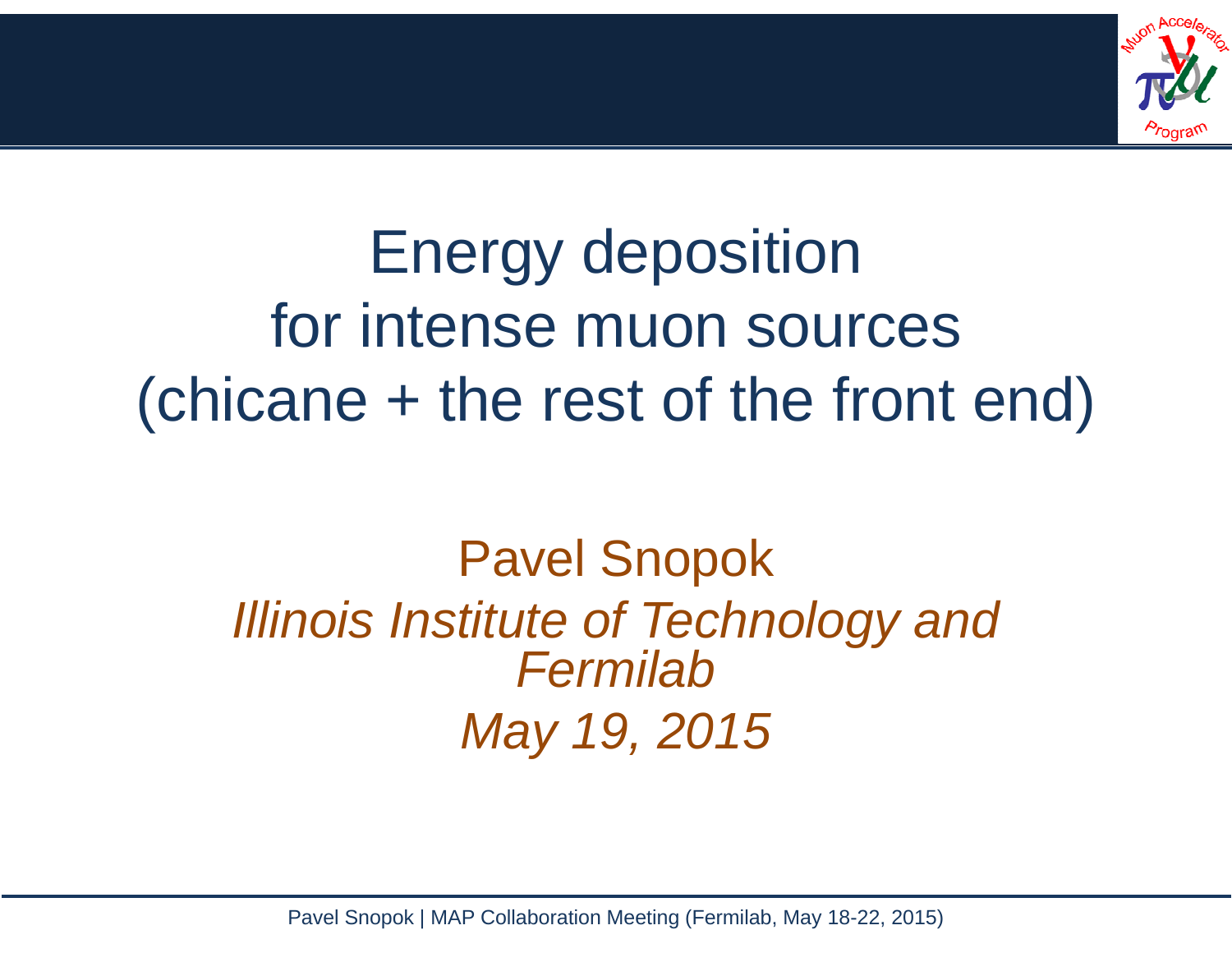### **Outline**

- Introduction
- History
- Current MARS simulations
	- $\mathcal{L}_{\mathcal{A}}$  , where  $\mathcal{L}_{\mathcal{A}}$  is the set of the set of the set of the set of the set of the set of the set of the set of the set of the set of the set of the set of the set of the set of the set of the set of the based on the hybrid channel ICOOL lattice
- Summary

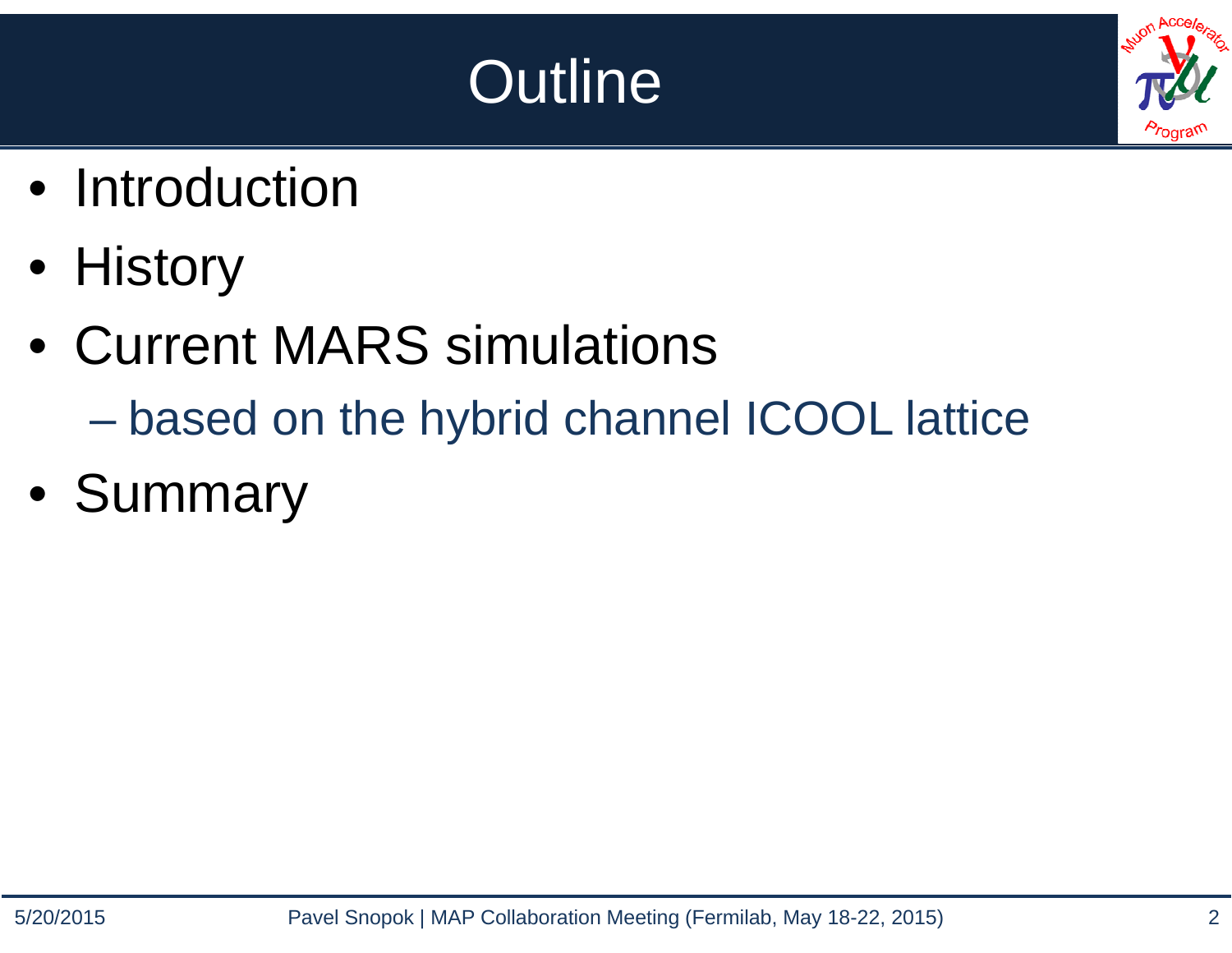### Introduction





- • In high-intensity sources muons are produced by firing high energy *p* onto a target to produce *<sup>π</sup>*.
- •*π* decay to *μ* which are captured and accelerated.
- • Significant background from *p* and *ē*, which may result in
	- heat deposition on superconducting materials;
	- –activation of the machine preventing manual handling.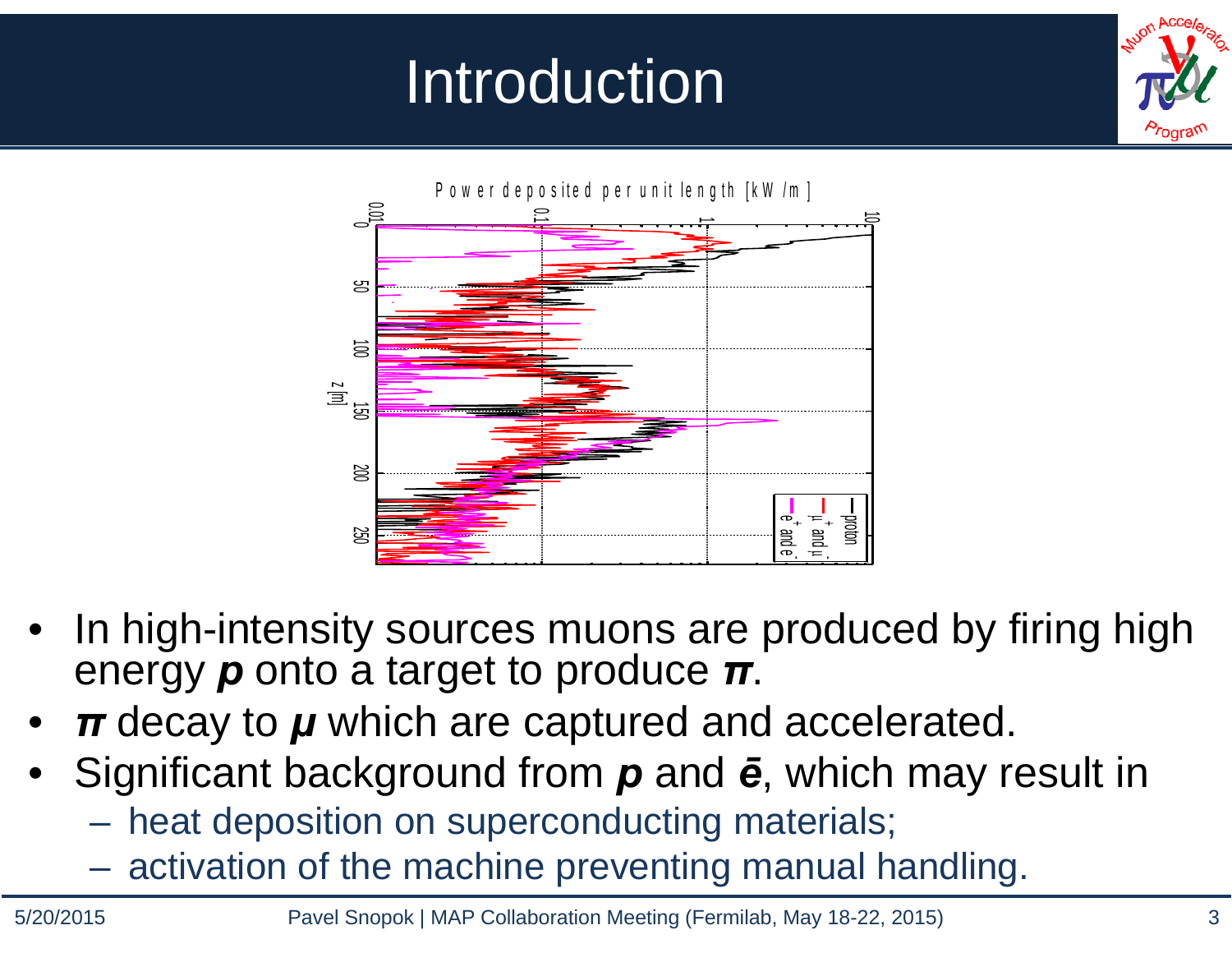### Introduction, contd.





- Need a secondary particle handling system for a megawatt class solid C target
	- solenoidal chicane
	- $\mathcal{L}_{\mathcal{A}}$ followed by a proton absorber.
- Challenges of optimization and integration of the system with the rest of the muon front end.
- Main study tool MARS, some analysis and validation by using ICOOL and G4beamline.
- Use the same technique to study the buncher/phase-rotator/cooler for the hybrid channel.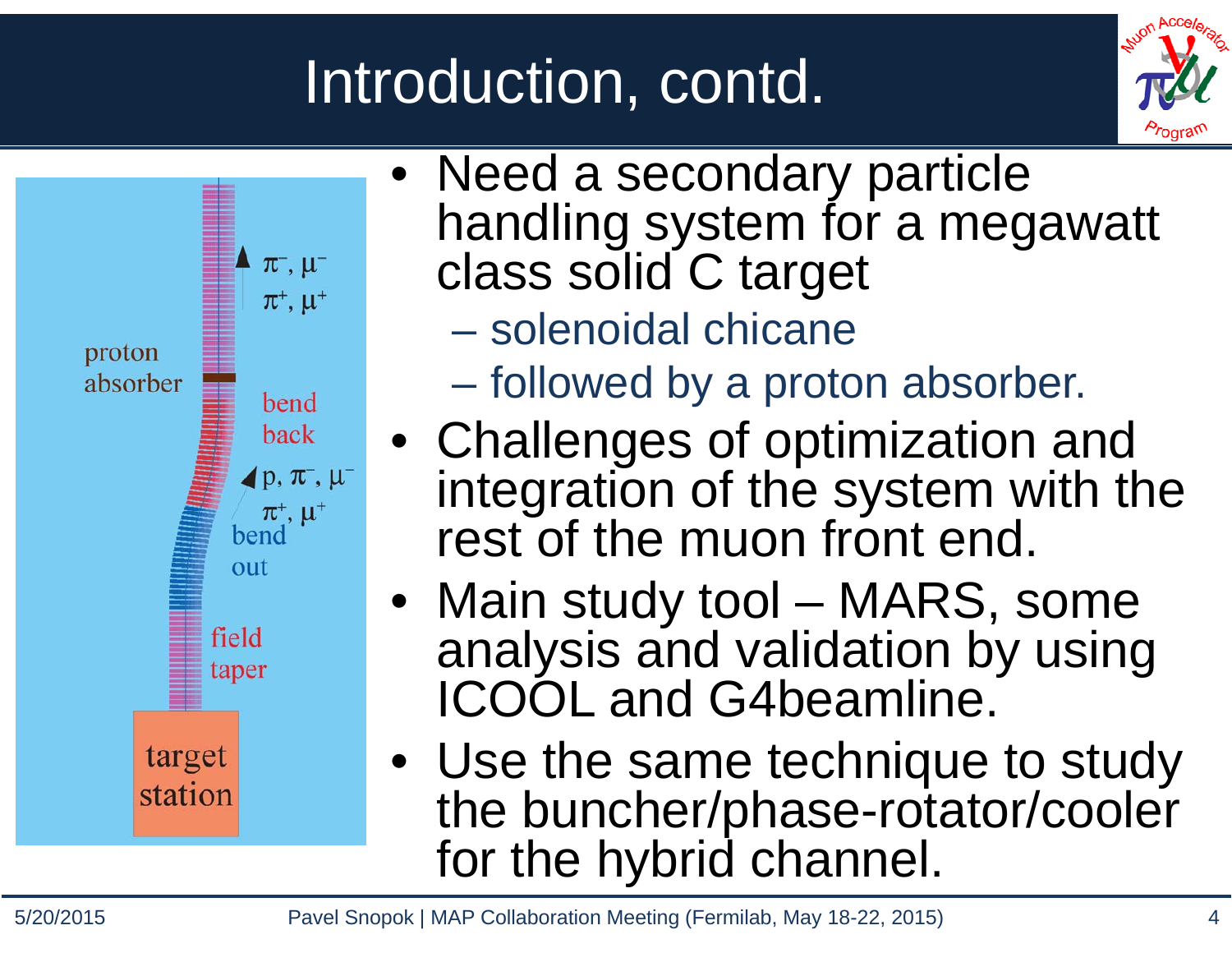## History: MARS simulations  $\overline{O}$ 100 200  $\Omega$ 450 900  $\sqrt{\frac{z}{y}}$  y:z = 1:3.500e+00

- •ROOT-based geometry
- • 12.5° single bend, Z=0 corresponds to 19 m downstream of the target
	- consistent with RDR (IDS-NF).
- • W density reduced to 60% to take into account packing fraction for beads.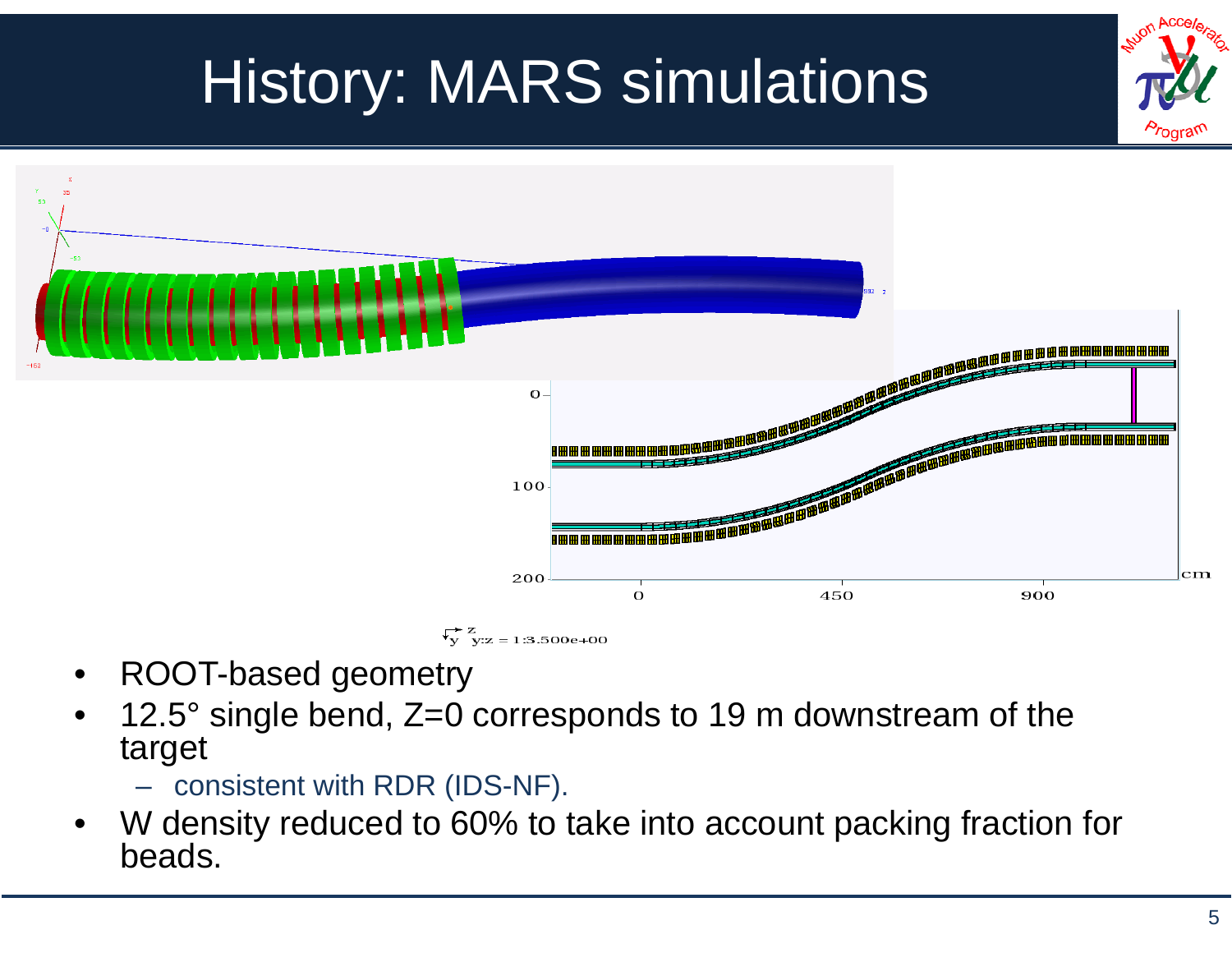### Reference: no shielding



DPD peaks at 15.8 mW/g, that translates into 42.6 kW/m for Cu coils or 33.3 kW/m

for SC coils.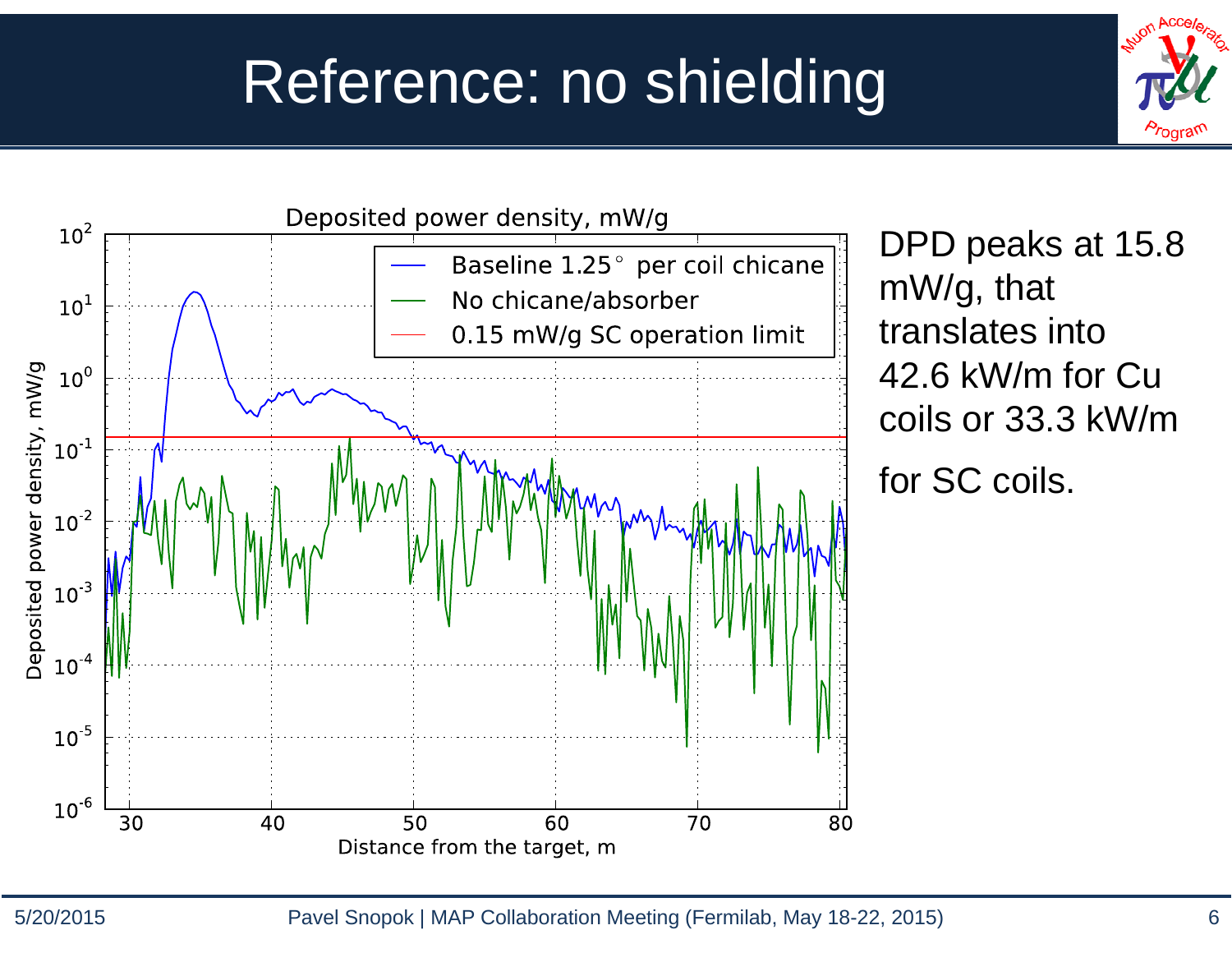### Uniform 35 cm shielding



 $\overrightarrow{V_V}$  y:z = 1:3.500e+00

### Empty channel **PD** total, mW/g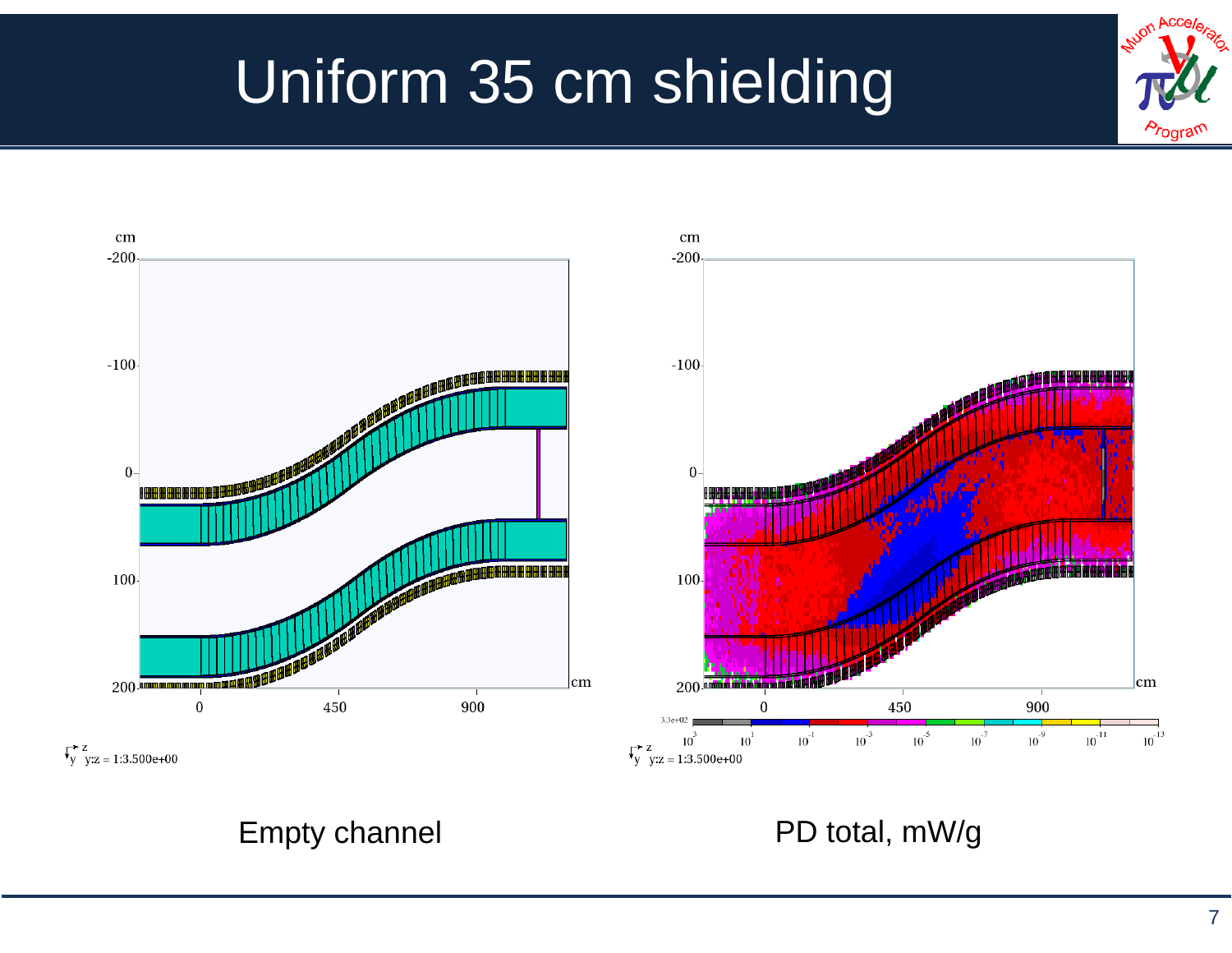### Overall DPD per coil/segment





Segmented coil analysis, total DPD, mW/g Average DPD per coil, mW/g

In both cases red line corresponds to 0.1 mW/g SC limit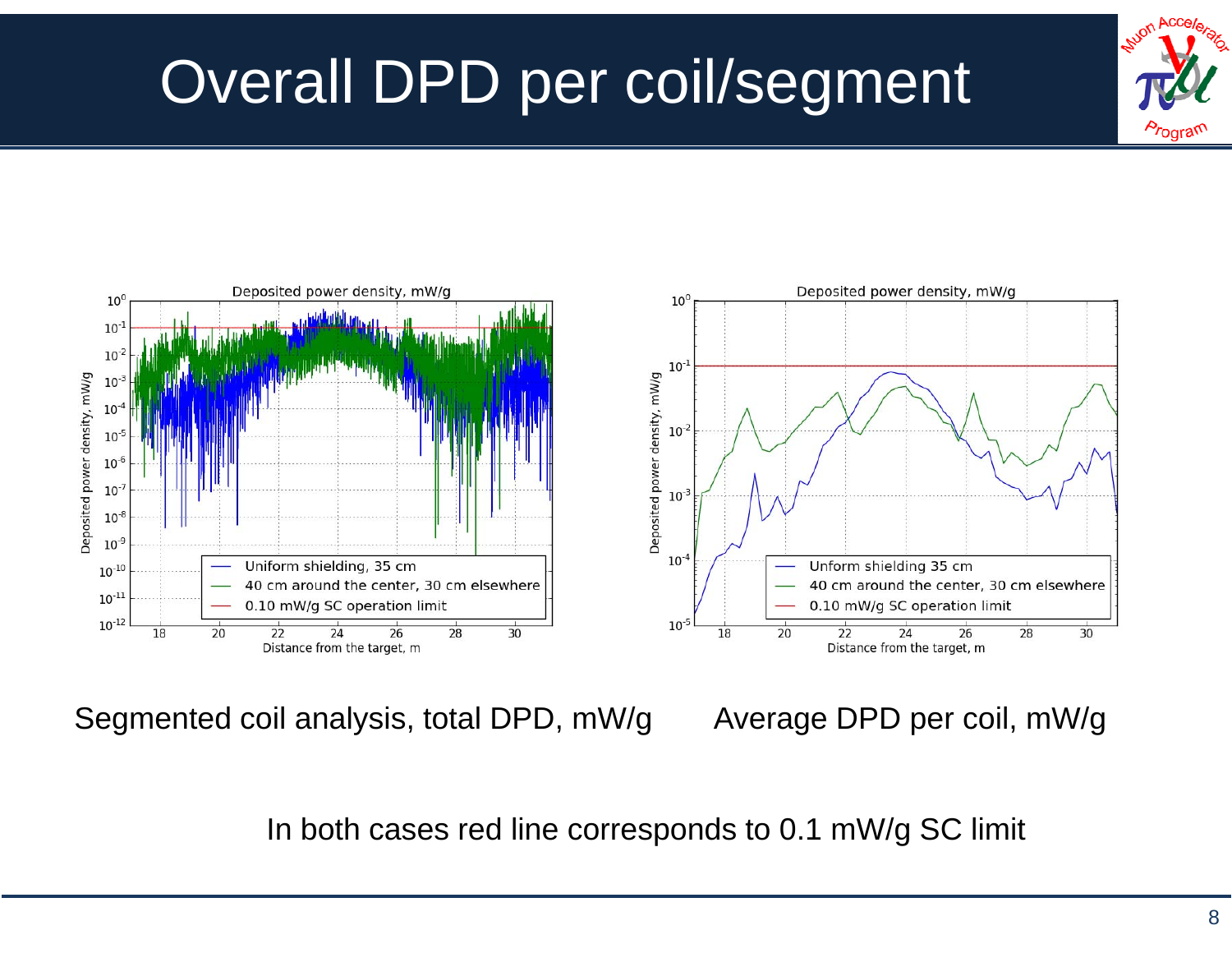# Ongoing MARS simulations

- New target parameters:
	- 8 GeV => 6.75 GeV
	- 4 MW => 1 MW
	- – 3.125e15 protons/sec => 0.925e15 protons/sec –new particle distribution
- New ICOOL lattice file
	- $\mathcal{L}_{\mathcal{A}}$  , where  $\mathcal{L}_{\mathcal{A}}$  is the set of the set of the set of the set of the set of the set of the set of the set of the set of the set of the set of the set of the set of the set of the set of the set of the hybrid channel
- Looking downstream of the chicane
	- buncher
	- $\mathcal{L}_{\mathcal{A}}$  , and the set of  $\mathcal{L}_{\mathcal{A}}$ phase rotator
	- matcher/cooler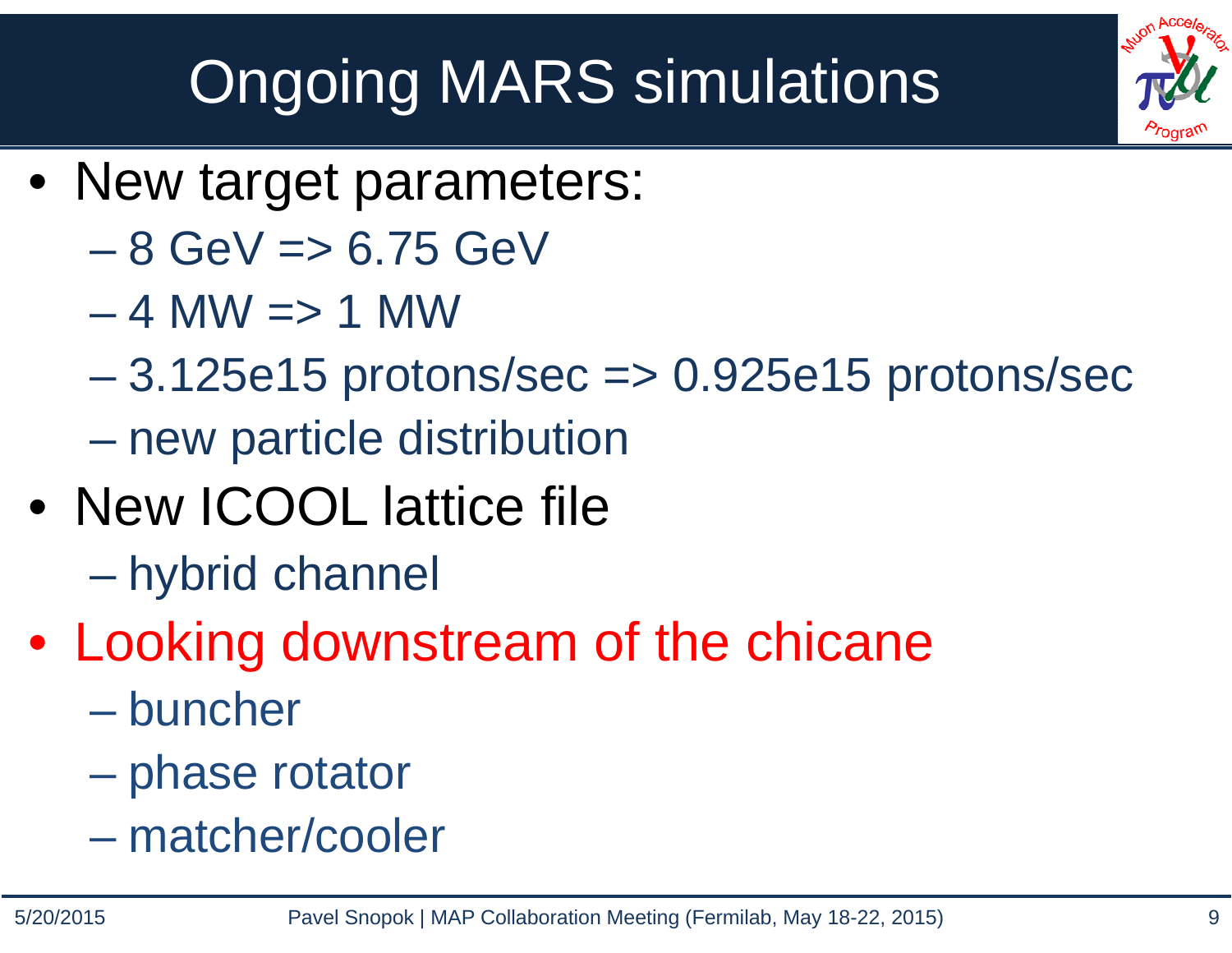### MARS RF Challenge



- Stationary magnetic fields are straightforward…
- Time-dependent electric field in the RF cavities is not.
	- Ended up using a combination of the two user routines in MARS m1514.f intended for other purposes:
		- MFILL = meant for producing data for histograms, knows when a region boundary is crossed.
		- KILLPTCL = meant for killing particles under certain conditions, here one can change the energy/momentum of the particle

RF is a kick approximation (at the center of the cavity).

• Use MARS extended geometry, and while it is sufficient, ROOT geometry would be much more convenient given the length and regularity of the structure.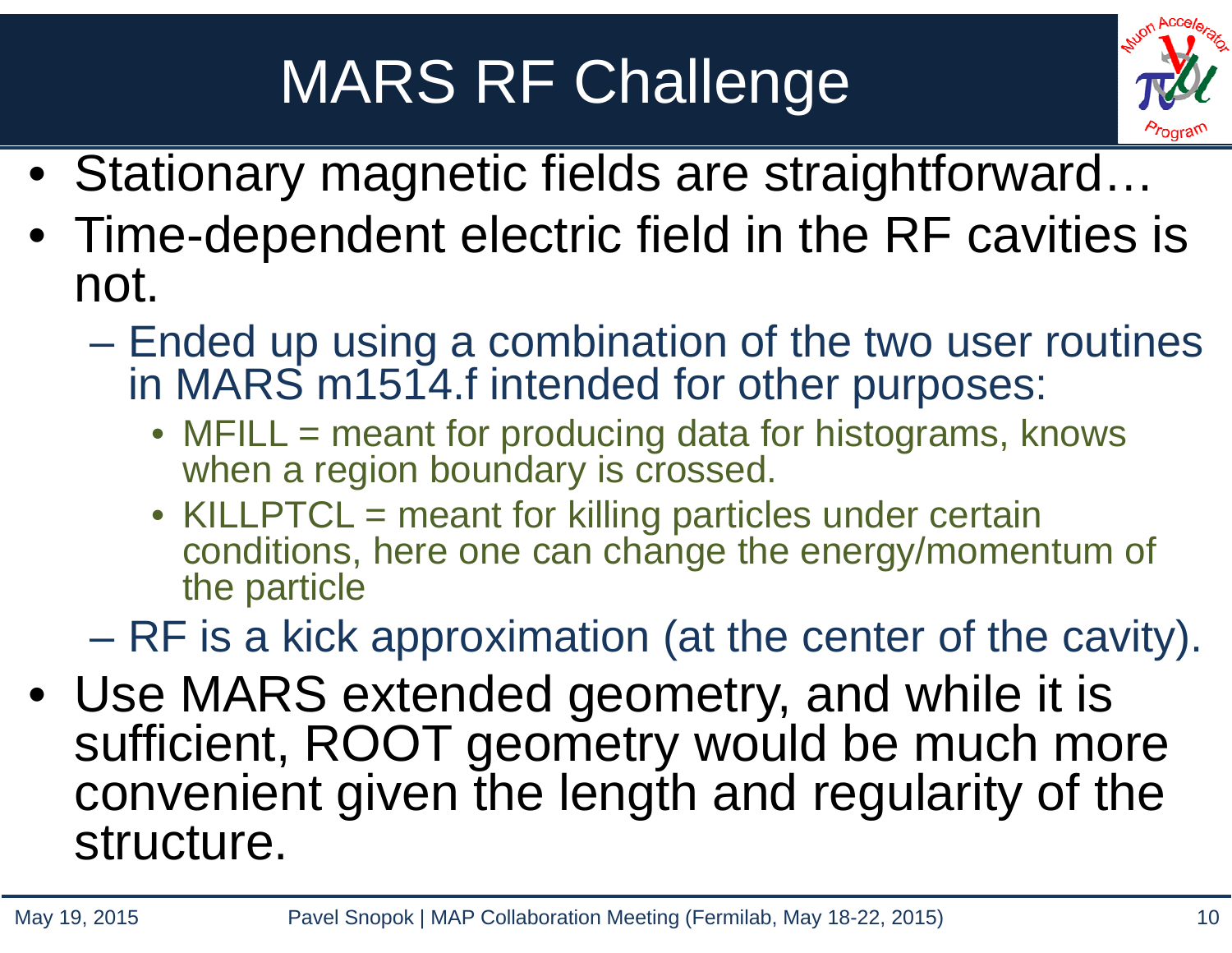### MARS RF, first results





May 19, 2015 Pavel Snopok | MAP Collaboration Meeting (Fermilab, May 18-22, 2015) 11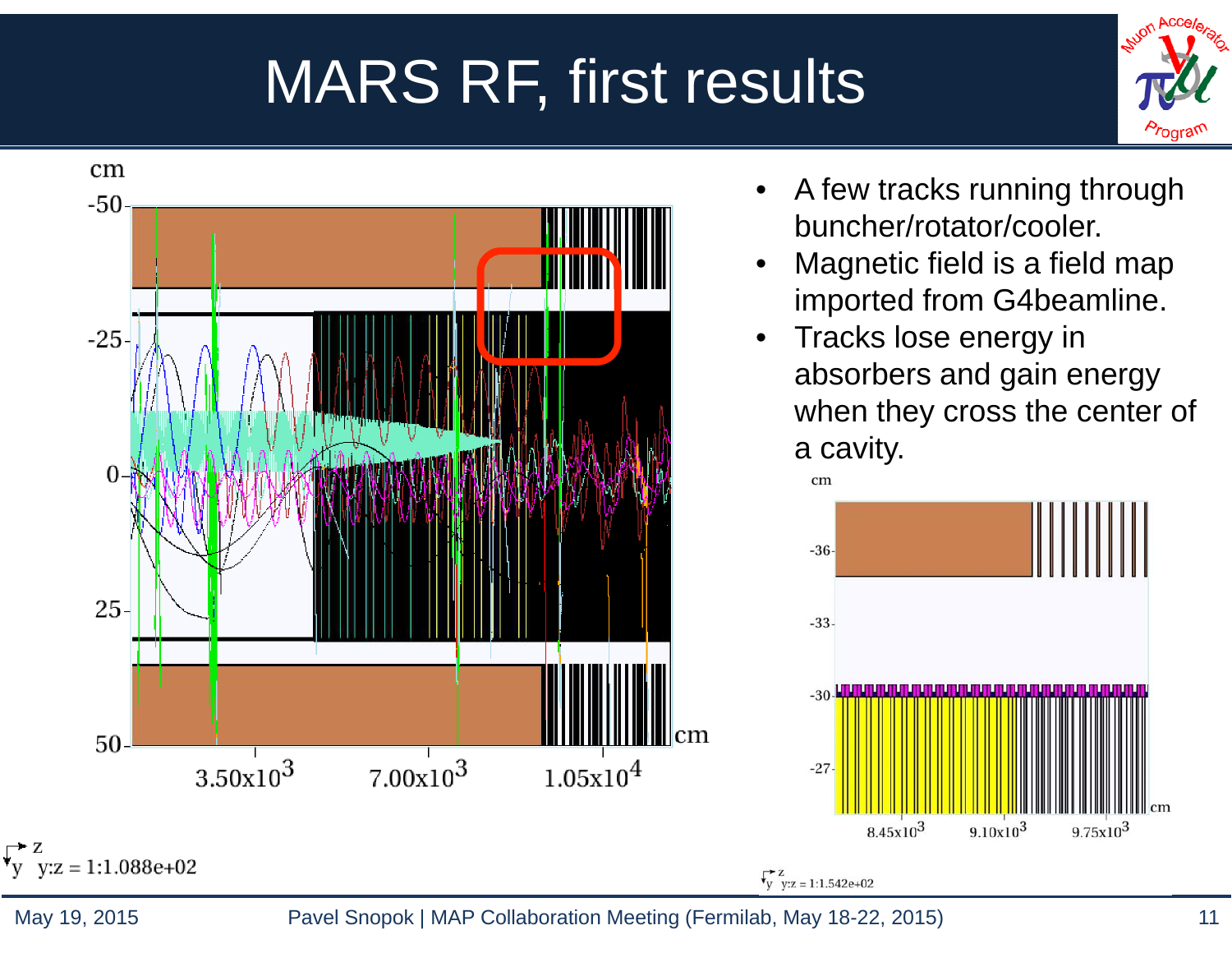### Other codes



- • Once MARS lattice is up and running, the plan is to compare results with G4beamline/ICOOL energy loss calculations
- •Back in 2010 I did a comparison of the two codes for IDR:

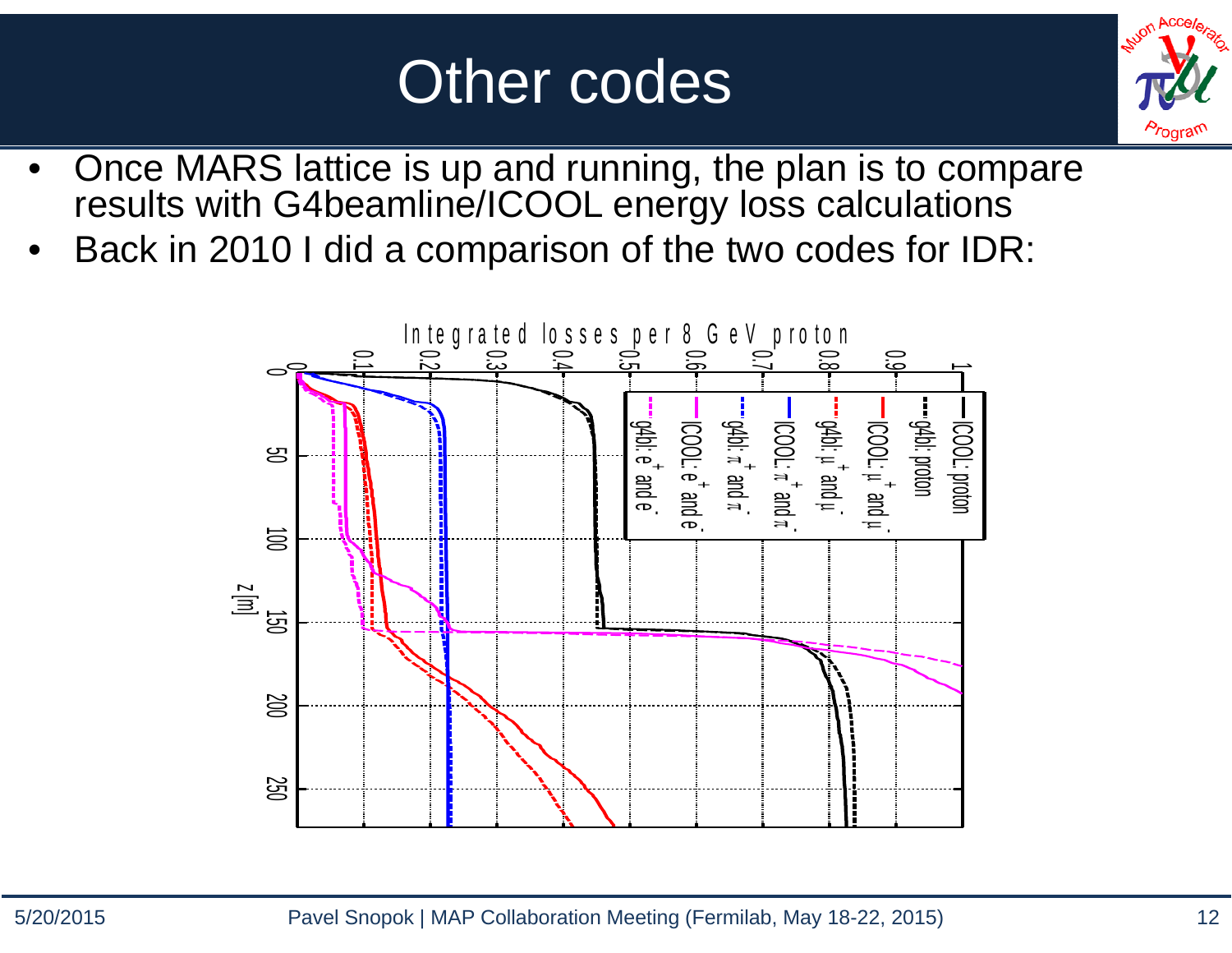### Summary<sup>®</sup>



- Buncher/rotator/cooler are in MARS now.
	- – More input on a more precise geometry for coils and cavities is appreciated.
- Kick approximation is used for RF cavities at the moment…
	- $\mathcal{L}_{\mathcal{A}}$  , where  $\mathcal{L}_{\mathcal{A}}$  is the set of the set of the set of the set of the set of the set of the set of the set of the set of the set of the set of the set of the set of the set of the set of the set of the "workaround" style, something more straightforward and permanent would be good;
	- $\mathcal{L}_{\mathcal{A}}$  , where  $\mathcal{L}_{\mathcal{A}}$  is the set of the set of the set of the set of the set of the set of the set of the set of the set of the set of the set of the set of the set of the set of the set of the set of the information on phasing is taken directly from ICOOL, no reference particle(s) tracking in MARS.
- MARS is the main tool, although G4beamline and ICOOL are also used for some analyses, could be used for validation.